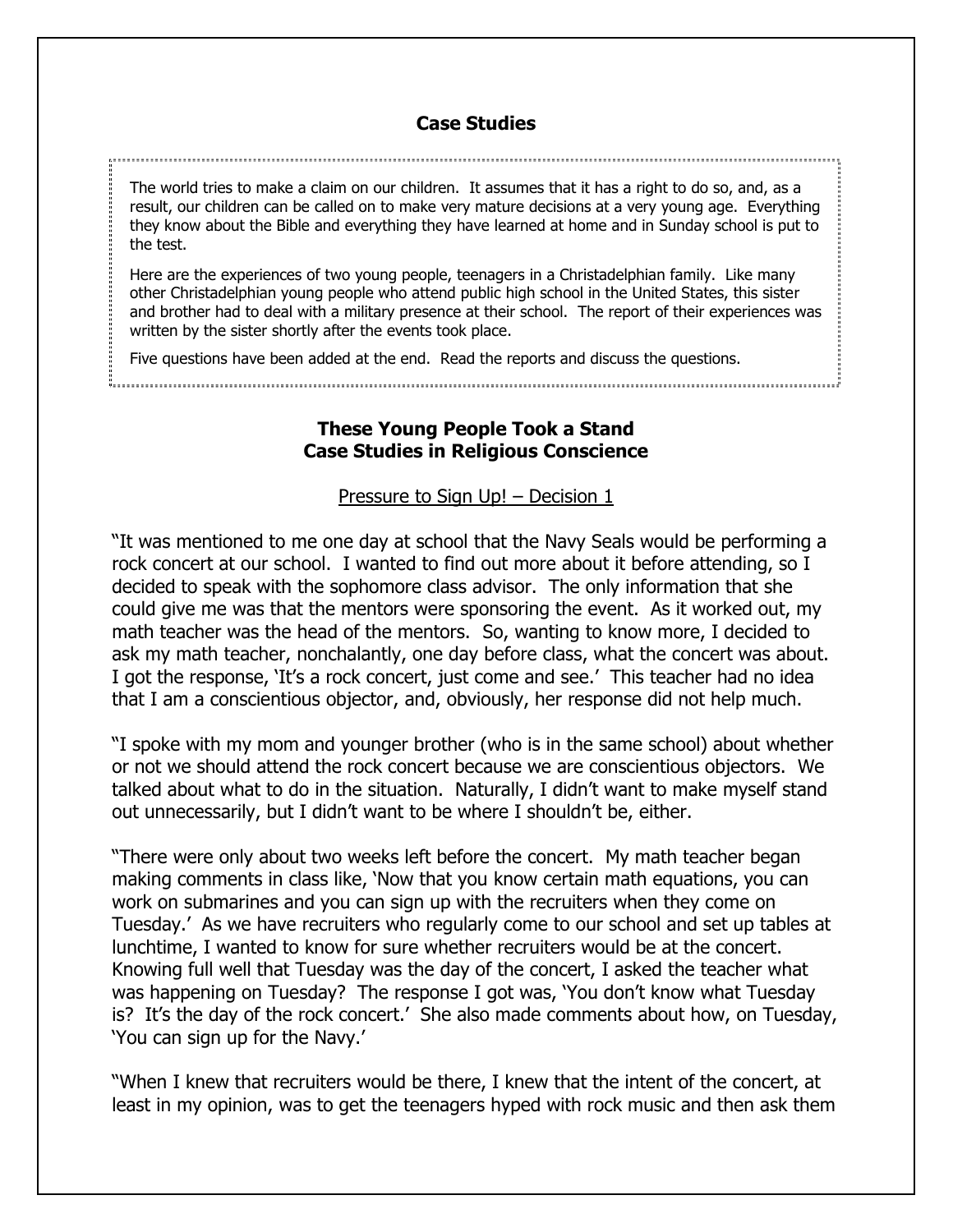to sign up for the Navy. My brother agreed with me that he did not want to go. We figured that the best person to speak with about missing the concert was the principal.

"Originally, our intent was for my brother and me to speak with the principal ourselves, but then we figured having an adult go for us might get better results. We asked our mom to speak with the principal, which she did. The principal was very understanding. Our mom told her that she taught us her beliefs and that she was a conscientious objector. She also said that we would make our own choice to be Christadelphian, when we got older, if we chose to be baptized. She told the principal that she was speaking for us only because we had asked her to, and that we both felt strongly about our conscience. For this reason we felt we could not attend military events.

"The principal was fine with this and said that we could go to her office when they called our grade levels for the concert. She allowed us to stay in her office and do homework without drawing attention to us. When we heard everyone leaving at the end of the concert, we just went to our lockers with everyone else and left for the day. When other teenagers asked me where I had been, my response was, 'I had something I had to do' – which was true, I had to do my homework.

"We were fortunate that our principal was so understanding. To date, there has been no mention of the situation. Let us pray that all people we come into contact with may be so understanding."

## The Military Aptitude Test – Decision 2

"In March, 2006, it was brought to my attention that the military would be administering a test in our school called the ASVAB Career Test.<sup>1</sup> The test would be administered to juniors to assess their abilities and steer them toward a possible military career.

"Being a junior, I went to the vice principal and explained that I was a conscientious objector and wished to be excused from the test. He was very respectful of my situation and said that I need not explain my stand any further because he understood. He said that being excused from the test was a matter we would have to discuss with the principal (now different). He took me to the principal's office and explained my situation. The principal said that he remembered there was a student in the school who was a conscientious objector but could not remember who it was. (In fact, the principal had been vice principle the previous year when I stated my position about attending a Navy rock concert.) The principal excused me from the test and offered to explain my position to anyone who wanted to know why I was not at the test site. I told him I would be fine explaining the situation, but, as it turned out, there was no need to do so.

 $\overline{a}$ 

<sup>1</sup> ASVAB: Armed Services Vocational Aptitude Battery. This career aptitude test is administered annually to high school juniors in the United States.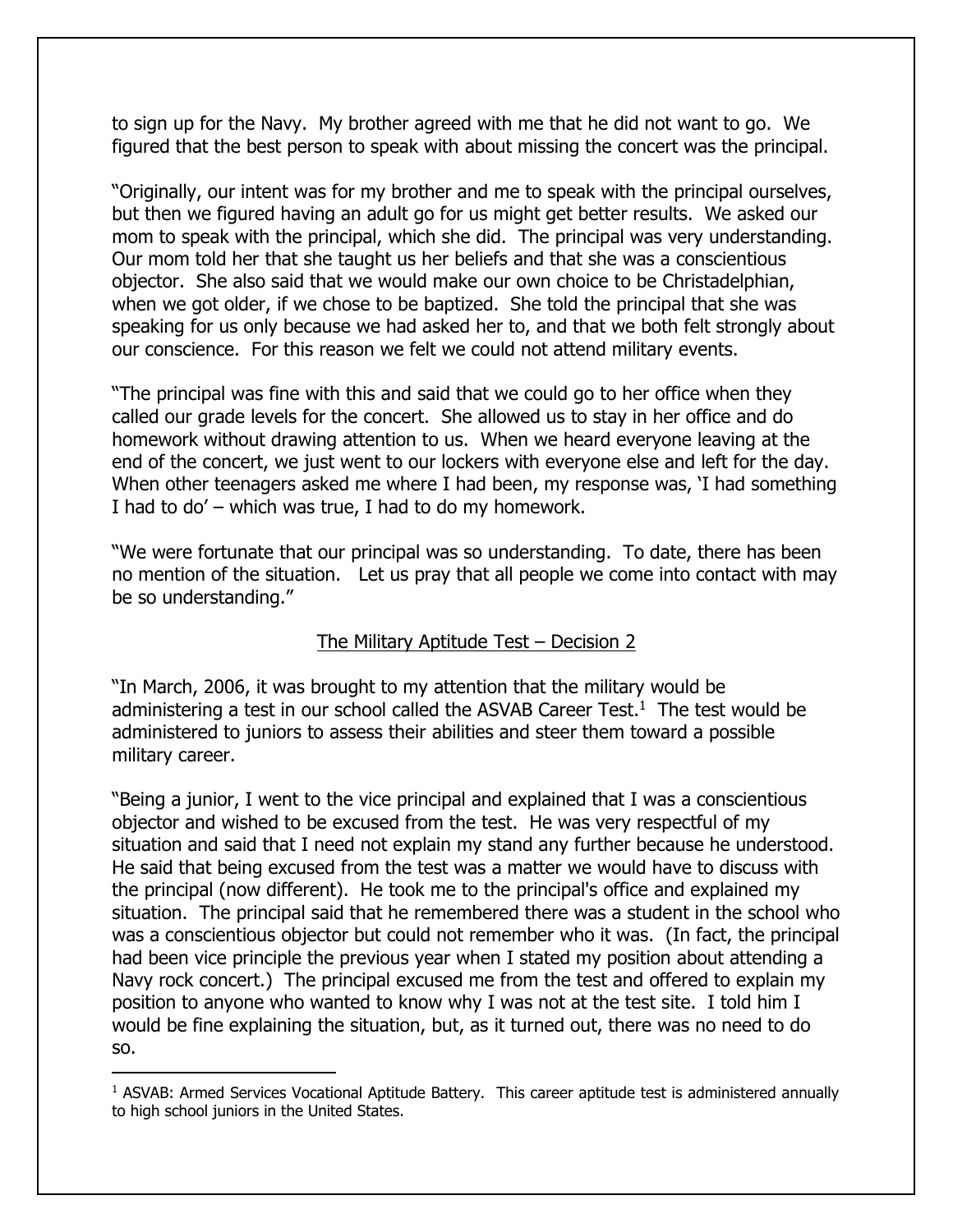"I took an important lesson from the conversation. Although the principal could not remember which student was a conscientious objector, he knew there was one. I realized that my behavior and attitude always needed to reflect my position and my belief, because my actions would speak louder than my words."

## Junior Awards Night – Decision 3

"On April 9<sup>th</sup>, 2006, I attended an awards dinner for the junior class. When I walked into the room, I noticed that a serviceman was present. This surprised me, and I began to wonder what was going on because, to my knowledge, there was no reason why he should be there. I did not have long to wonder before the principal rushed up to my mother and me. He knew my conscientious objection stand from a recent conversation I had with him about ASVAB testing. He addressed my mother and said that he just wanted us to know that the military was present only to hand out awards.

"We were seated, and within minutes the vice principal arrived at our table to explain the situation further. The military had covered the cost of the award plaques and, for this reason, they had been invited to hand them out. It had already been explained to the serviceman that a family would be attending who were conscientious objectors, and the serviceman's response had been (paraphrased): 'If she doesn't feel comfortable shaking my hand, she doesn't have to.' This came as a shock to me. It never crossed my mind that anyone would think a conscientious objector might not shake a person's hand because they were in the military! It was explained to the vice principal that we would not be rude to this man because he was in the military and we were conscientious objectors.

"The vice principal also explained to us that the officers above this serviceman had wanted to make the ceremony a military event, but the serviceman had spoken against it, saying that this was a night for the juniors and not for the military.

"The serviceman handed the plaques to each student, and when I was called, I made sure to shake his hand as I would any other person, and hoped that this action would show those involved that Christ did not teach his disciples to be rude or disrespectful to anyone."

Michelle Davey

#### Questions

- 1 How did Michelle's decision to take a conscientious stand during her sophomore year in high school pay off when she was a junior? What can we learn from this?
- 2 In the case of the Navy rock concert, sister and brother took a conscientious stand together. How did this help and what can we learn from it?